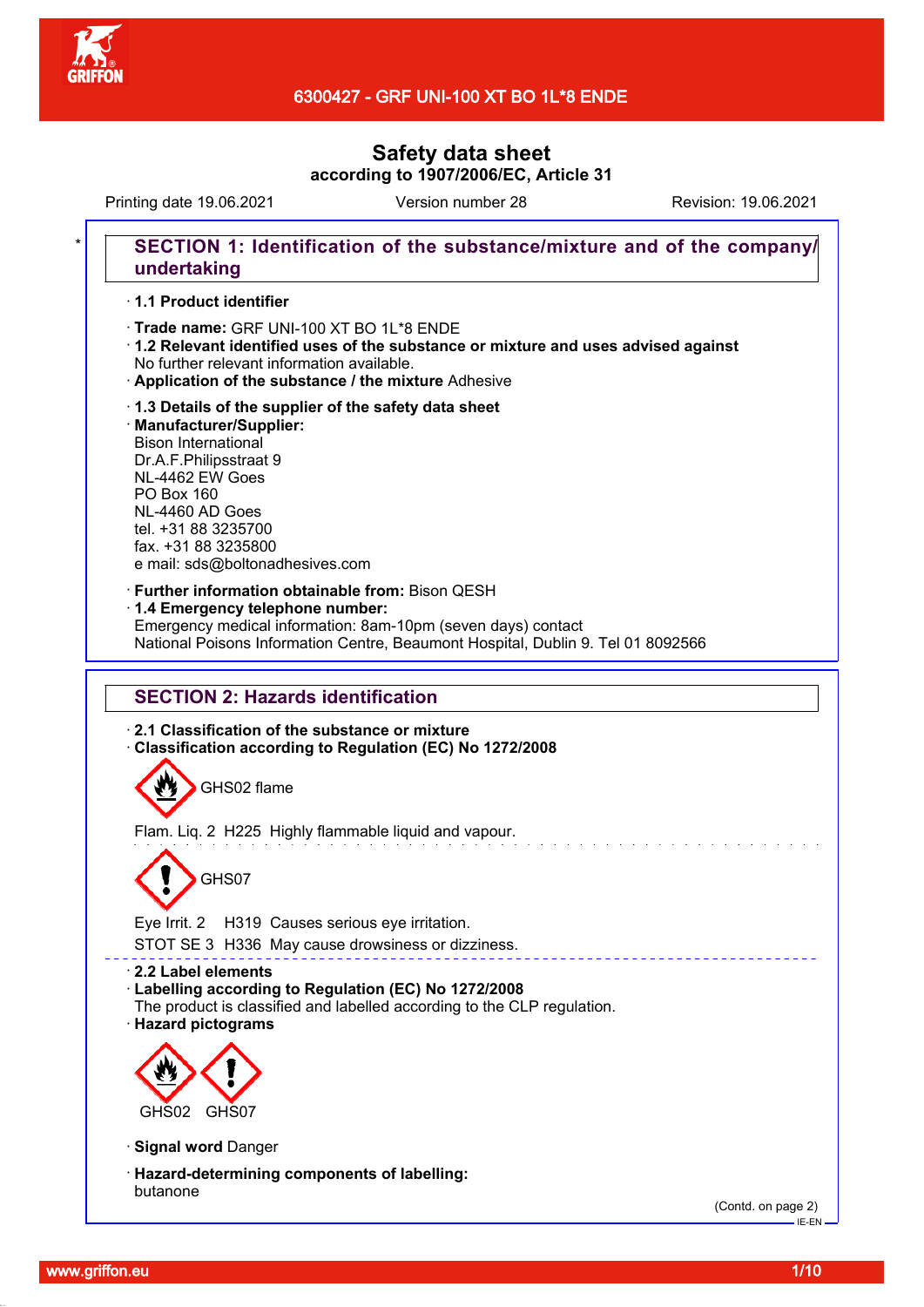

Printing date 19.06.2021 Version number 28 Revision: 19.06.2021

## **Trade name:** GRF UNI-100 XT BO 1L\*8 ENDE

| (Contd. of page 1)                                                                                                                                                                                       |  |
|----------------------------------------------------------------------------------------------------------------------------------------------------------------------------------------------------------|--|
| $\cdot$ Hazard statements                                                                                                                                                                                |  |
| H225 Highly flammable liquid and vapour.                                                                                                                                                                 |  |
| H319 Causes serious eye irritation.                                                                                                                                                                      |  |
| H336 May cause drowsiness or dizziness.<br><b>Precautionary statements</b>                                                                                                                               |  |
| P <sub>101</sub><br>If medical advice is needed, have product container or label at hand.                                                                                                                |  |
| P102<br>Keep out of reach of children.                                                                                                                                                                   |  |
| P210<br>Keep away from heat, hot surfaces, sparks, open flames and other ignition sources.<br>No smoking.                                                                                                |  |
| P261<br>Avoid breathing vapours.<br>P370+P378 In case of fire: Use to extinguish: Water haze, Alcohol resistant foam, Fire-<br>extinguishing powder, Carbon dioxide.                                     |  |
| P403+P233 Store in a well-ventilated place. Keep container tightly closed.<br>Dispose of contents/container in accordance with local/regional/national/international<br>P <sub>501</sub><br>regulations. |  |
| · Additional information:                                                                                                                                                                                |  |
| EUH066 Repeated exposure may cause skin dryness or cracking.<br>· Labelling of packages where the contents do not exceed 125 ml<br>· Hazard pictograms                                                   |  |
| GHS02 GHS07                                                                                                                                                                                              |  |
| · Signal word Danger                                                                                                                                                                                     |  |
| · Hazard-determining components of labelling:                                                                                                                                                            |  |
| butanone                                                                                                                                                                                                 |  |
| <b>Hazard statements</b>                                                                                                                                                                                 |  |
| H336 May cause drowsiness or dizziness.                                                                                                                                                                  |  |
| · Precautionary statements<br>P101 If medical advice is needed, have product container or label at hand.                                                                                                 |  |
| P102 Keep out of reach of children.                                                                                                                                                                      |  |
| P261 Avoid breathing vapours.                                                                                                                                                                            |  |
| P501 Dispose of contents/container in accordance with national regulations.                                                                                                                              |  |
| 2.3 Other hazards                                                                                                                                                                                        |  |
| · Results of PBT and vPvB assessment                                                                                                                                                                     |  |
| · PBT: Not applicable.                                                                                                                                                                                   |  |
| · vPvB: Not applicable.                                                                                                                                                                                  |  |
|                                                                                                                                                                                                          |  |
| <b>SECTION 3: Composition/information on ingredients</b>                                                                                                                                                 |  |
| 3.2 Mixtures<br><b>Description: Adhesive</b>                                                                                                                                                             |  |
| <b>Dangerous components:</b>                                                                                                                                                                             |  |
| CAS: 78-93-3<br>50-100%<br>butanone                                                                                                                                                                      |  |
| EINECS: 201-159-0<br>$\diamondsuit$ Flam. Lig. 2, H225; $\diamondsuit$ Eye Irrit. 2, H319; STOT SE 3,<br>Index number: 606-002-00-3   H336                                                               |  |

Reg.nr.: 01-2119457290-43

<sup>(</sup>Contd. on page 3)

IE-EN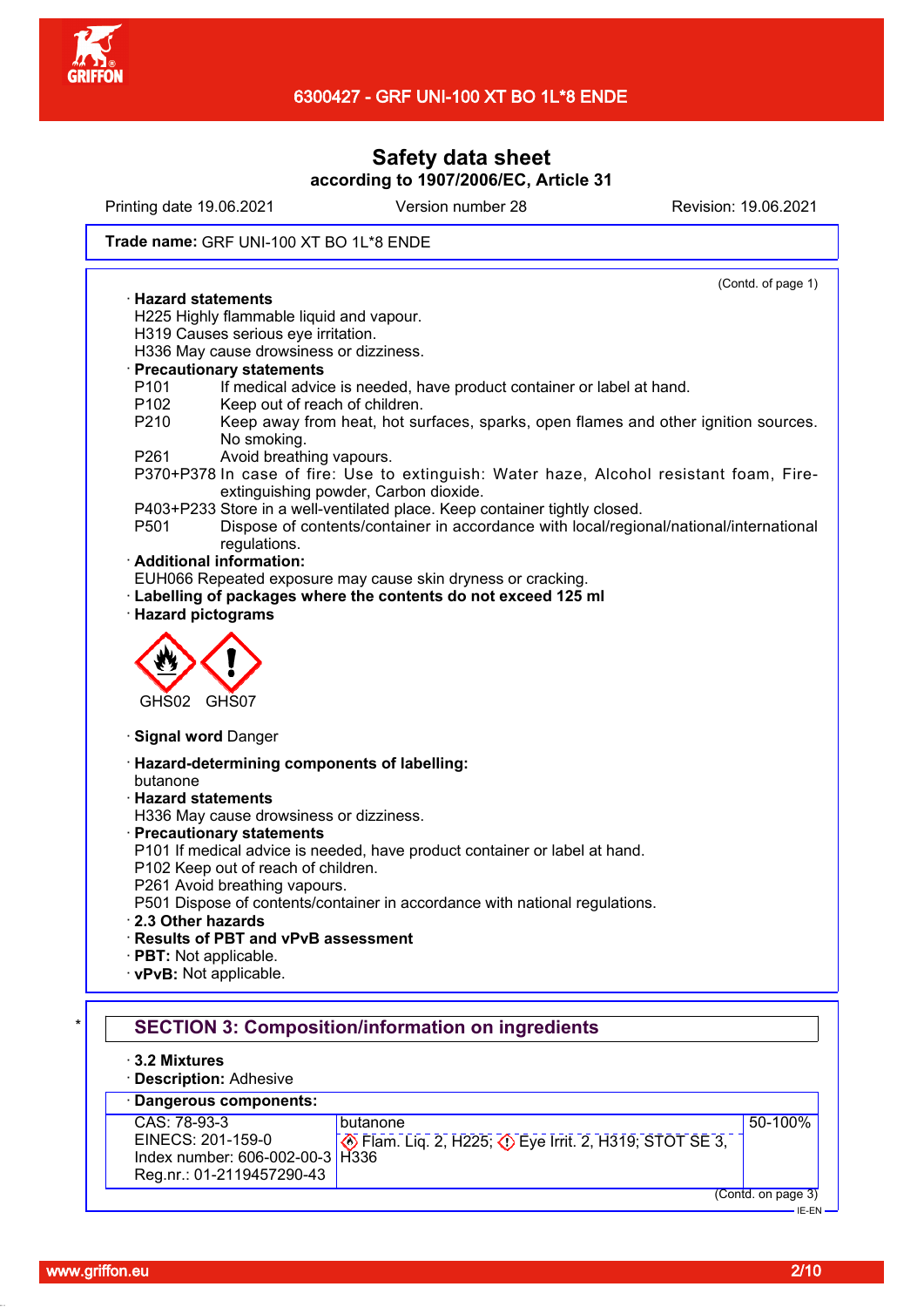

Printing date 19.06.2021 Version number 28 Revision: 19.06.2021

### **Trade name:** GRF UNI-100 XT BO 1L\*8 ENDE

CAS: 128-37-0 EINECS: 204-881-4 Reg.nr.: 01-2119565113-46 01-2119555270-46

Butylated hydroxytoluene Aquatic Acute 1, H400; Aquatic Chronic 1, H410

(Contd. of page 2)

 $< 1\%$ 

· **Additional information:** For the wording of the listed hazard phrases refer to section 16.

## **SECTION 4: First aid measures**

· **4.1 Description of first aid measures**

· **General information:** No special measures required.

#### · **After inhalation:**

Supply fresh air; consult doctor in case of complaints.

No special measures required.

· **After skin contact:** Generally the product does not irritate the skin.

· **After eye contact:**

Rinse opened eye for several minutes under running water. If symptoms persist, consult a doctor. · **After swallowing:** If symptoms persist consult doctor.

· **4.2 Most important symptoms and effects, both acute and delayed** No further relevant information available.

· **4.3 Indication of any immediate medical attention and special treatment needed** No further relevant information available.

# **SECTION 5: Firefighting measures**

- · **5.1 Extinguishing media**
- · **Suitable extinguishing agents:**

Water haze Alcohol resistant foam

Fire-extinguishing powder

- Carbon dioxide
- · **For safety reasons unsuitable extinguishing agents:** Water with full jet
- · **5.2 Special hazards arising from the substance or mixture**
- No further relevant information available.
- · **5.3 Advice for firefighters**
- · **Protective equipment:** No special measures required.
- · **Additional information**
- Cool endangered receptacles with water spray.

Collect contaminated fire fighting water separately. It must not enter the sewage system.

# **SECTION 6: Accidental release measures**

· **6.1 Personal precautions, protective equipment and emergency procedures**

Wear protective equipment. Keep unprotected persons away.

· **6.2 Environmental precautions:** Do not allow to enter sewers/ surface or ground water.

· **6.3 Methods and material for containment and cleaning up:**

Send for recovery or disposal in suitable receptacles.

Absorb with liquid-binding material (sand, diatomite, acid binders, universal binders, sawdust). Dispose contaminated material as waste according to item 13.

(Contd. on page 4)

IE-EN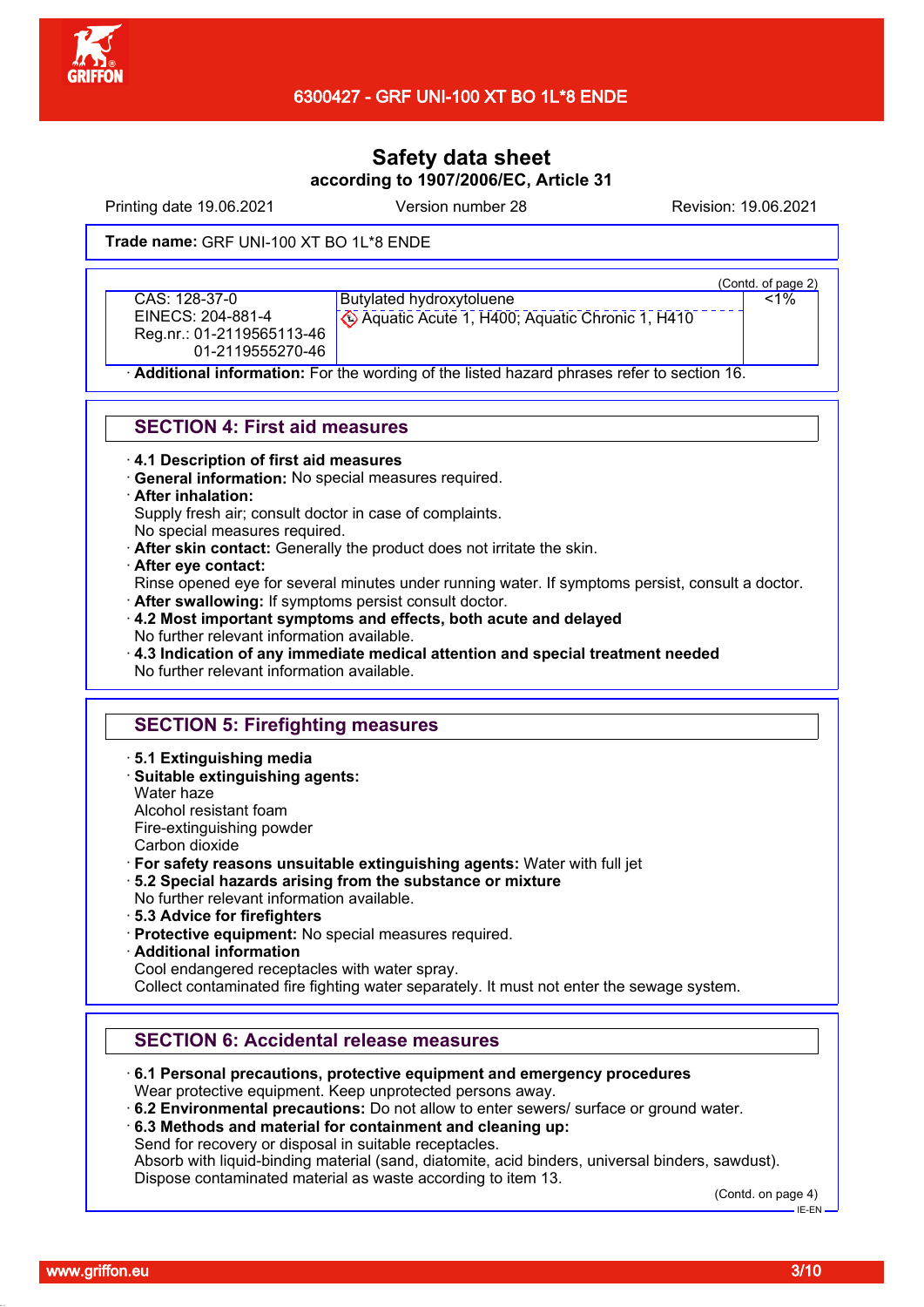

Printing date 19.06.2021 Version number 28 Revision: 19.06.2021

(Contd. of page 3)

### **Trade name:** GRF UNI-100 XT BO 1L\*8 ENDE

Ensure adequate ventilation.

· **6.4 Reference to other sections**

See Section 7 for information on safe handling.

See Section 8 for information on personal protection equipment.

See Section 13 for disposal information.

## **SECTION 7: Handling and storage**

· **7.1 Precautions for safe handling**

Ensure good interior ventilation, especially at floor level. (Fumes are heavier than air). Ensure good ventilation/exhaustion at the workplace. Prevent formation of aerosols.

· **Information about fire - and explosion protection:** Keep ignition sources away - Do not smoke. Protect against electrostatic charges.

· **7.2 Conditions for safe storage, including any incompatibilities**

· **Storage:**

· **Requirements to be met by storerooms and receptacles:** Store in a cool location.

- · **Information about storage in one common storage facility:** Not required.
- · **Further information about storage conditions:** Keep container tightly sealed.

Store in cool, dry conditions in well sealed receptacles.

- · **Storage class:** 3
- · **7.3 Specific end use(s)** No further relevant information available.

# **SECTION 8: Exposure controls/personal protection**

· **8.1 Control parameters**

· **Additional information about design of technical facilities:** No further data; see item 7.

· **Ingredients with limit values that require monitoring at the workplace:**

| 78-93-3 butanone                            |                                                                    |                                                                                                                                  |                  |                    |
|---------------------------------------------|--------------------------------------------------------------------|----------------------------------------------------------------------------------------------------------------------------------|------------------|--------------------|
|                                             |                                                                    | OEL (Ireland) Short-term value: 900 mg/m <sup>3</sup> , 300 ppm<br>Long-term value: 600 mg/m <sup>3</sup> , 200 ppm<br>Sk, IOELV |                  |                    |
| IOELV (EU)                                  |                                                                    | Short-term value: 900 mg/m <sup>3</sup> , 300 ppm<br>Long-term value: 600 mg/m <sup>3</sup> , 200 ppm                            |                  |                    |
| <b>DNELs</b>                                |                                                                    |                                                                                                                                  |                  |                    |
|                                             | 78-93-3 butanone                                                   |                                                                                                                                  |                  |                    |
| Consumer, oral, longterm exposition<br>Oral |                                                                    | 31 mg/kg bw/day                                                                                                                  |                  |                    |
| Dermal                                      |                                                                    | Consumer, dermal, longterm exposition                                                                                            | 412 mg/kg bw/day |                    |
| Inhalative l                                | 106 mg/m <sup>3</sup><br>Consumer, inhalation, longterm exposition |                                                                                                                                  |                  |                    |
| $\cdot$ PNECs                               |                                                                    |                                                                                                                                  |                  |                    |
| 78-93-3 butanone                            |                                                                    |                                                                                                                                  |                  |                    |
| Fresh water<br>$55.8$ mg/l                  |                                                                    |                                                                                                                                  |                  |                    |
| Marine water 55.8 mg/l                      |                                                                    |                                                                                                                                  |                  |                    |
|                                             |                                                                    |                                                                                                                                  |                  | (Contd. on page 5) |
|                                             |                                                                    |                                                                                                                                  |                  | IE-EN              |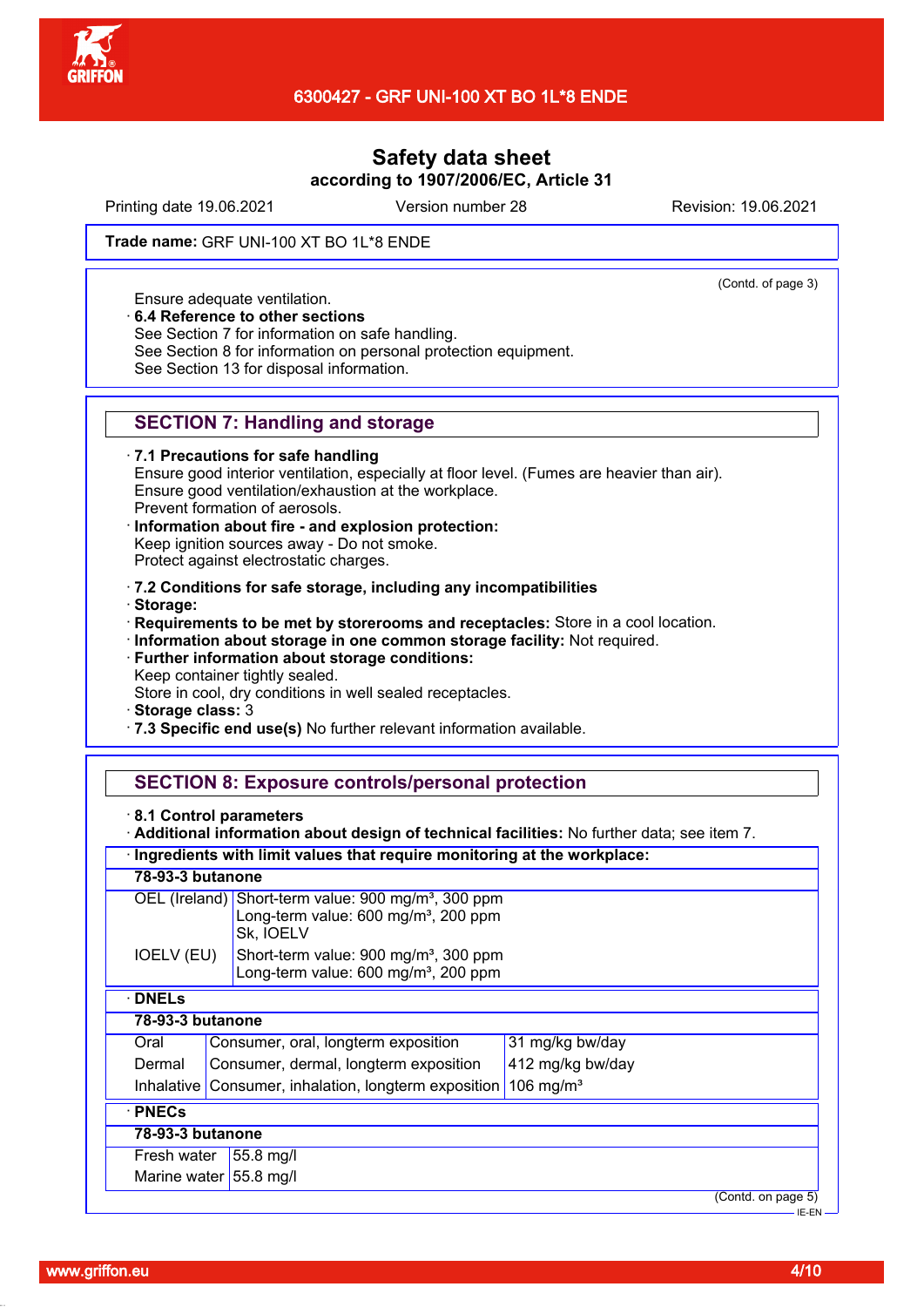

Printing date 19.06.2021 Version number 28 Revision: 19.06.2021

### **Trade name:** GRF UNI-100 XT BO 1L\*8 ENDE

|                                                                                                       |                                                                                                  | (Contd. of page 4) |
|-------------------------------------------------------------------------------------------------------|--------------------------------------------------------------------------------------------------|--------------------|
| Soil                                                                                                  | 22.5 mg/kg                                                                                       |                    |
|                                                                                                       | Additional information: The lists valid during the making were used as basis.                    |                    |
|                                                                                                       | 8.2 Exposure controls                                                                            |                    |
|                                                                                                       | · Personal protective equipment:                                                                 |                    |
|                                                                                                       | General protective and hygienic measures:                                                        |                    |
|                                                                                                       | The usual precautionary measures are to be adhered to when handling chemicals.                   |                    |
|                                                                                                       | Keep away from foodstuffs, beverages and feed.                                                   |                    |
|                                                                                                       | Immediately remove all soiled and contaminated clothing                                          |                    |
|                                                                                                       | Wash hands before breaks and at the end of work.                                                 |                    |
|                                                                                                       | Do not inhale gases / fumes / aerosols.                                                          |                    |
|                                                                                                       | Avoid contact with the eyes.                                                                     |                    |
|                                                                                                       | Avoid contact with the eyes and skin.                                                            |                    |
|                                                                                                       | <b>Respiratory protection:</b>                                                                   |                    |
|                                                                                                       | Use suitable respiratory protective device in case of insufficient ventilation.                  |                    |
|                                                                                                       | · Recommended filter device for short term use: Filter A                                         |                    |
|                                                                                                       | · Protection of hands:                                                                           |                    |
|                                                                                                       | Solvent resistant gloves                                                                         |                    |
|                                                                                                       | The glove material has to be impermeable and resistant to the product/ the substance/ the        |                    |
| preparation.                                                                                          |                                                                                                  |                    |
| Selection of the glove material on consideration of the penetration times, rates of diffusion and the |                                                                                                  |                    |
| degradation                                                                                           |                                                                                                  |                    |
| <b>Material of gloves</b>                                                                             |                                                                                                  |                    |
|                                                                                                       | Butyl rubber, BR                                                                                 |                    |
|                                                                                                       | Recommended thickness of the material: > 0,7 mm                                                  |                    |
|                                                                                                       | Penetration time of glove material                                                               |                    |
|                                                                                                       | For the mixture of chemicals mentioned below the penetration time has to be at least 120 minutes |                    |
|                                                                                                       | (Permeation according to EN 374 Part 3: Level 4).                                                |                    |
|                                                                                                       | · Eye protection:                                                                                |                    |
|                                                                                                       |                                                                                                  |                    |
|                                                                                                       | Tightly sealed goggles                                                                           |                    |
|                                                                                                       |                                                                                                  |                    |
|                                                                                                       |                                                                                                  |                    |
| Goggles recommended during refilling                                                                  |                                                                                                  |                    |
|                                                                                                       | Body protection: Solvent resistant protective clothing                                           |                    |
|                                                                                                       |                                                                                                  |                    |
|                                                                                                       | <b>SECTION 9: Physical and chemical properties</b>                                               |                    |
|                                                                                                       | .9.1 Information on basic physical and chemical properties                                       |                    |
|                                                                                                       | <b>General Information</b>                                                                       |                    |
| · Appearance:                                                                                         |                                                                                                  |                    |
| Form:                                                                                                 | Fluid                                                                                            |                    |
| <b>Colour:</b>                                                                                        | According to product specification                                                               |                    |
| · Odour:                                                                                              | Characteristic                                                                                   |                    |
|                                                                                                       | Odour threshold:<br>Not determined.                                                              |                    |
|                                                                                                       |                                                                                                  |                    |
| · pH-value:                                                                                           | Not determined.                                                                                  |                    |
|                                                                                                       |                                                                                                  |                    |

· **Change in condition Melting point/freezing point:** Undetermined.

(Contd. on page 6)

<sup>-&</sup>lt;br>HE-EN-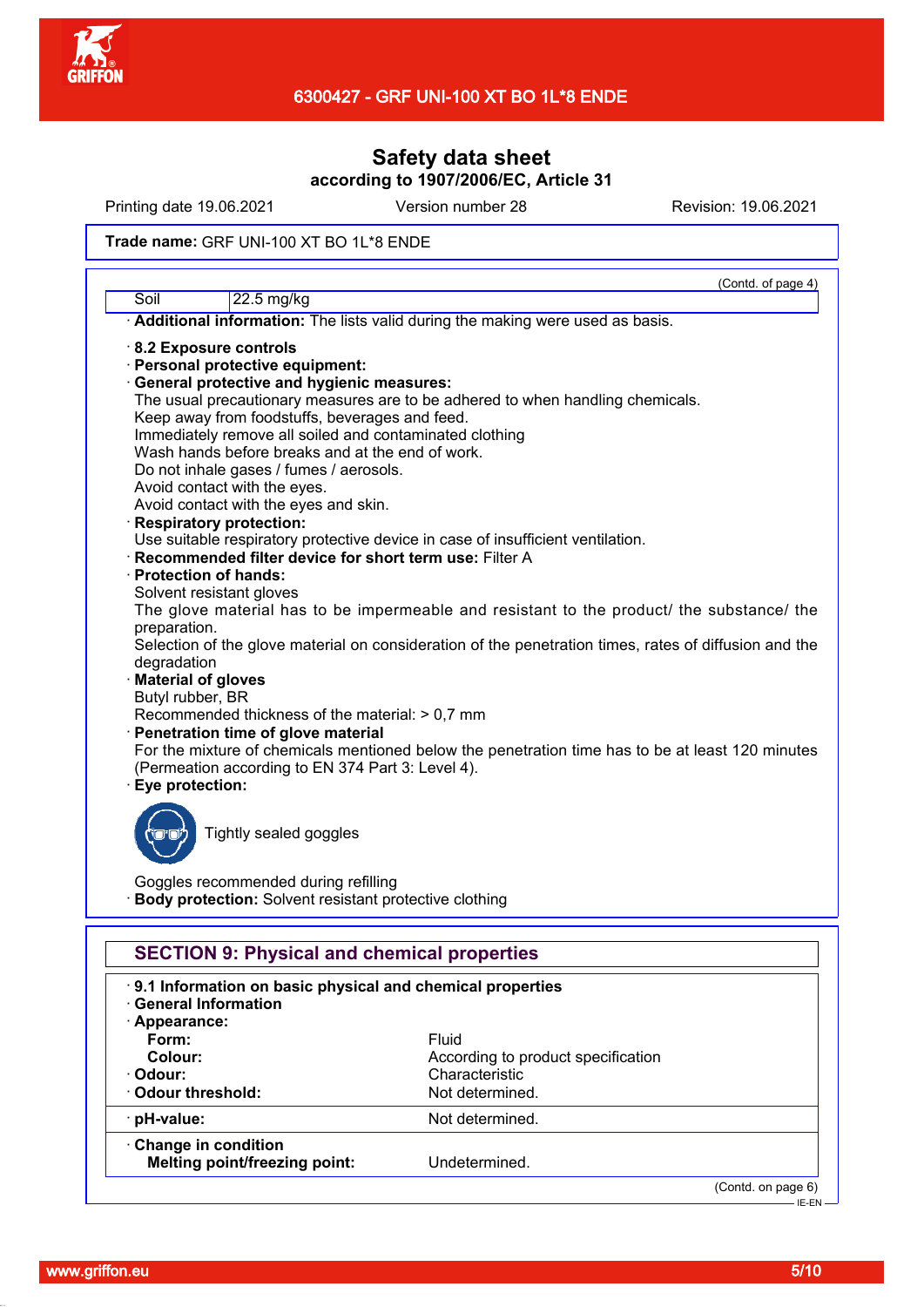

Printing date 19.06.2021 Version number 28 Revision: 19.06.2021

**Trade name:** GRF UNI-100 XT BO 1L\*8 ENDE

|                                                                                          | (Contd. of page 5)                                                                                                                                                    |
|------------------------------------------------------------------------------------------|-----------------------------------------------------------------------------------------------------------------------------------------------------------------------|
| Initial boiling point and boiling range: 79-80.5 °C                                      |                                                                                                                                                                       |
| · Flash point:                                                                           | $-9 °C$                                                                                                                                                               |
| · Flammability (solid, gas):                                                             | Not applicable.                                                                                                                                                       |
| · Ignition temperature:                                                                  | 514 °C                                                                                                                                                                |
| · Decomposition temperature:                                                             | Not determined.                                                                                                                                                       |
| · Auto-ignition temperature:                                                             | Product is not selfigniting.                                                                                                                                          |
| <b>Explosive properties:</b>                                                             | Product is not explosive. However, formation of<br>explosive air/vapour mixtures are possible.                                                                        |
| <b>Explosion limits:</b><br>Lower:<br>Upper:                                             | 1.8 Vol %<br>11.5 Vol %                                                                                                                                               |
| Vapour pressure at 20 °C:                                                                | 105 hPa                                                                                                                                                               |
| · Density at 20 °C:<br>· Relative density<br>· Vapour density<br><b>Evaporation rate</b> | 0.96-0.962 g/cm <sup>3</sup><br>Not determined.<br>Not determined.<br>Not determined.                                                                                 |
| · Solubility in / Miscibility with<br>water:                                             | Not miscible or difficult to mix.                                                                                                                                     |
| · Partition coefficient: n-octanol/water:                                                | Not determined.                                                                                                                                                       |
| · Viscosity:<br>Dynamic at 20 °C:<br>Kinematic:                                          | 1450 mPas<br>Not determined.                                                                                                                                          |
| · Solvent content:<br><b>Organic solvents:</b><br>Water:                                 | 77.2 %<br>0.0%                                                                                                                                                        |
| <b>Solids content:</b>                                                                   | 22.7 %                                                                                                                                                                |
| ⋅ 9.2 Other information                                                                  | All relevant physical data were determined for the<br>mixture. All non-determined data are not measurable or<br>not relevant for the characterization of the mixture. |

# **SECTION 10: Stability and reactivity**

- · **10.1 Reactivity** No further relevant information available.
- · **10.2 Chemical stability**
- · **Thermal decomposition / conditions to be avoided:**
- No decomposition if used according to specifications.
- · **10.3 Possibility of hazardous reactions** No dangerous reactions known.
- · **10.4 Conditions to avoid** No further relevant information available.
- · **10.5 Incompatible materials:** No further relevant information available.

(Contd. on page 7)

 $-$ IE-EN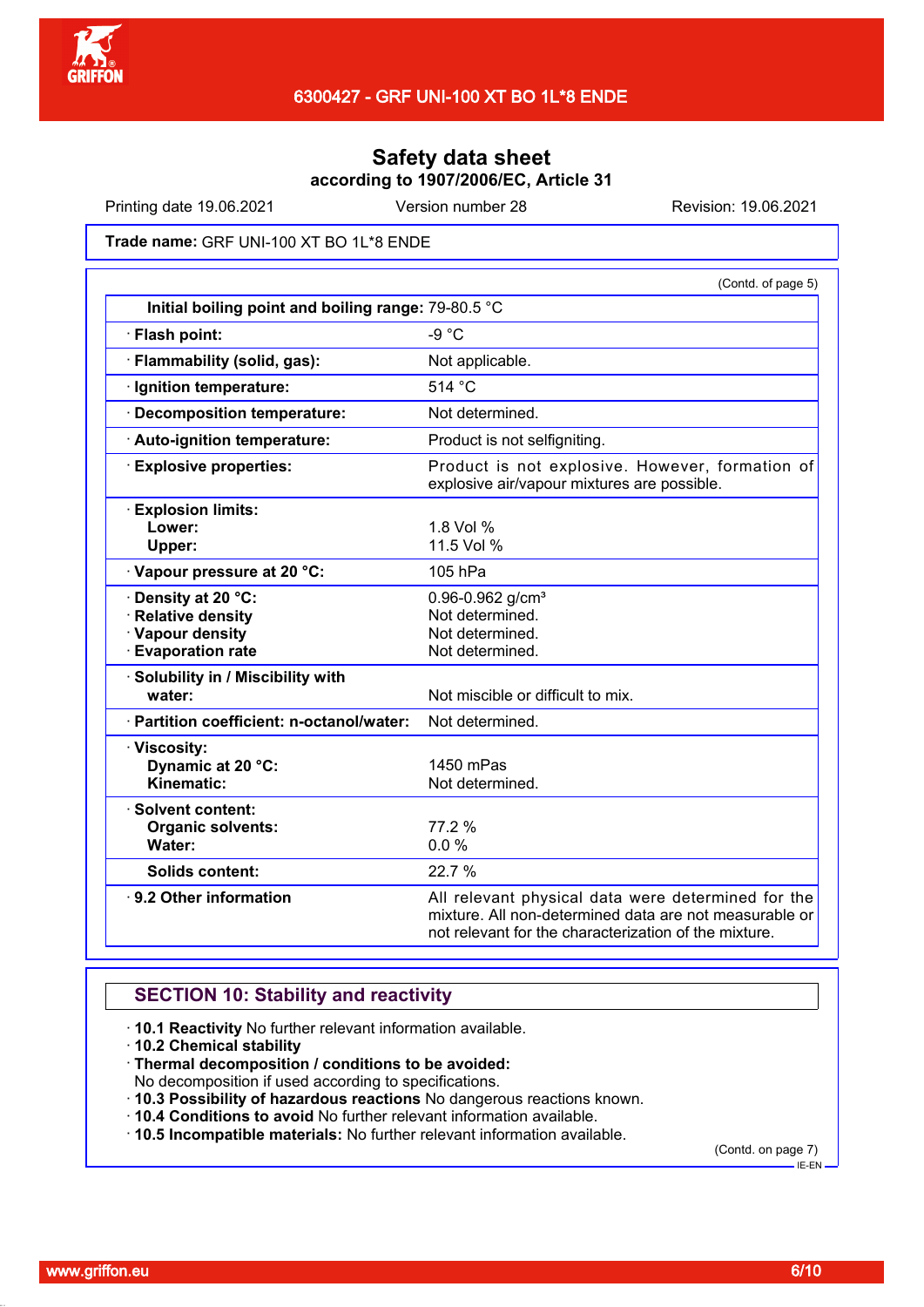

Printing date 19.06.2021 Version number 28 Revision: 19.06.2021

**Trade name:** GRF UNI-100 XT BO 1L\*8 ENDE

(Contd. of page 6)

· **10.6 Hazardous decomposition products:** Danger of forming toxic pyrolysis products.

## **SECTION 11: Toxicological information**

### · **11.1 Information on toxicological effects**

· **Acute toxicity** Based on available data, the classification criteria are not met.

### · **LD/LC50 values relevant for classification:**

## **78-93-3 butanone**

Oral LD50 3300 mg/kg (rat)

Dermal LD50 5000 mg/kg (rabbit)

## **128-37-0 Butylated hydroxytoluene**

Oral LD50 890 mg/kg (rat)

### · **Primary irritant effect:**

- **Skin corrosion/irritation** Based on available data, the classification criteria are not met.
- · **Serious eye damage/irritation**
- Causes serious eye irritation.
- · **Respiratory or skin sensitisation** Based on available data, the classification criteria are not met.
- · **Additional toxicological information:**
- · **Acute effects (acute toxicity, irritation and corrosivity)** Not applicable.
- · **Sensitisation** Not applicable.
- · **Repeated dose toxicity** Not applicable.
- · **CMR effects (carcinogenity, mutagenicity and toxicity for reproduction)**
- · **Germ cell mutagenicity** Not applicable.
- · **Carcinogenicity** Based on available data, the classification criteria are not met.
- · **Reproductive toxicity** Based on available data, the classification criteria are not met.
- · **STOT-single exposure**
- May cause drowsiness or dizziness.
- · **STOT-repeated exposure** Based on available data, the classification criteria are not met.
- · **Aspiration hazard** Based on available data, the classification criteria are not met.

# **SECTION 12: Ecological information**

- · **12.1 Toxicity**
- · **Aquatic toxicity:** No further relevant information available.
- · **12.2 Persistence and degradability** No further relevant information available.
- · **12.3 Bioaccumulative potential** No further relevant information available.
- · **12.4 Mobility in soil** No further relevant information available.
- · **Additional ecological information:**
- · **General notes:**

Water hazard class 1 (German Regulation) (Self-assessment): slightly hazardous for water Do not allow undiluted product or large quantities of it to reach ground water, water course or sewage system.

- · **12.5 Results of PBT and vPvB assessment**
- · **PBT:** Not applicable.
- · **vPvB:** Not applicable.

(Contd. on page 8)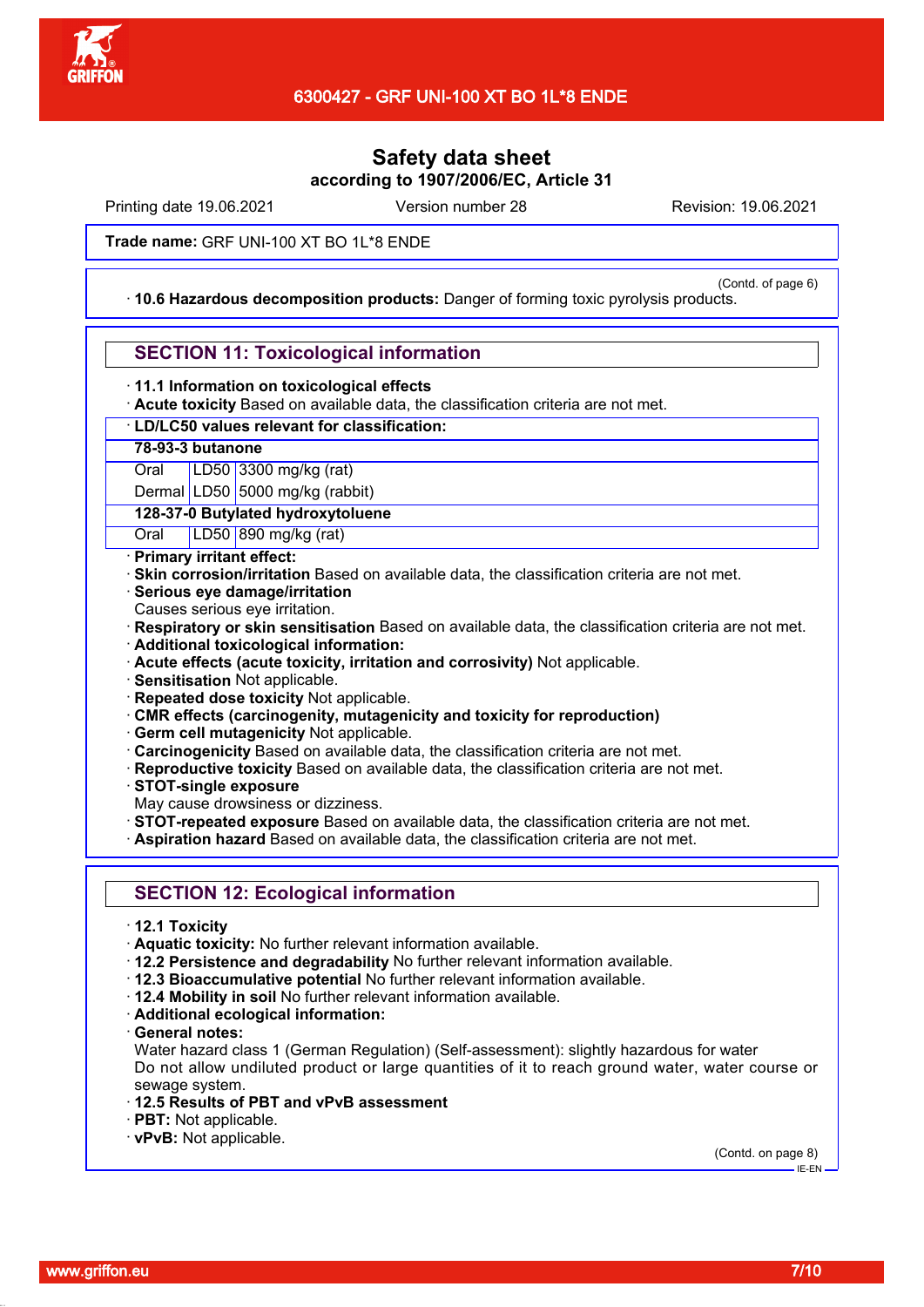

# 6300427 - GRF UNI-100 XT BO 1L\*8 ENDE

# **Safety data sheet according to 1907/2006/EC, Article 31**

Printing date 19.06.2021 Version number 28 Revision: 19.06.2021

(Contd. of page 7)

**Trade name:** GRF UNI-100 XT BO 1L\*8 ENDE

· **12.6 Other adverse effects** No further relevant information available.

## **SECTION 13: Disposal considerations**

### · **13.1 Waste treatment methods**

· **Recommendation**

Must not be disposed together with household garbage. Do not allow product to reach sewage system.

Disposal must be made according to official regulations.

- · **Uncleaned packaging:**
- · **Recommendation:**

Packagings that may not be cleansed are to be disposed of in the same manner as the product.

| $\cdot$ 14.1 UN-Number                                                                                     |                                              |  |
|------------------------------------------------------------------------------------------------------------|----------------------------------------------|--|
| · ADR/ADN, IMDG, IATA                                                                                      | <b>UN1133</b>                                |  |
| 14.2 UN proper shipping name<br>· ADR/ADN<br>· IMDG, IATA                                                  | 1133 ADHESIVES<br><b>ADHESIVES</b>           |  |
| 14.3 Transport hazard class(es)<br>· ADR/ADN                                                               |                                              |  |
| <b>Class</b><br>· Label                                                                                    | 3 (F1) Flammable liquids.<br>3<br><u>.</u>   |  |
| · IMDG, IATA                                                                                               |                                              |  |
| · Class<br>· Label                                                                                         | 3 Flammable liquids.<br>3                    |  |
| 14.4 Packing group<br>· ADR/ADN, IMDG, IATA                                                                | III                                          |  |
| 14.5 Environmental hazards:<br>· Marine pollutant:                                                         | <b>No</b>                                    |  |
| 14.6 Special precautions for user<br>· Hazard identification number (Kemler code): -<br><b>EMS Number:</b> | Warning: Flammable liquids.<br>$F-E$ , $S-D$ |  |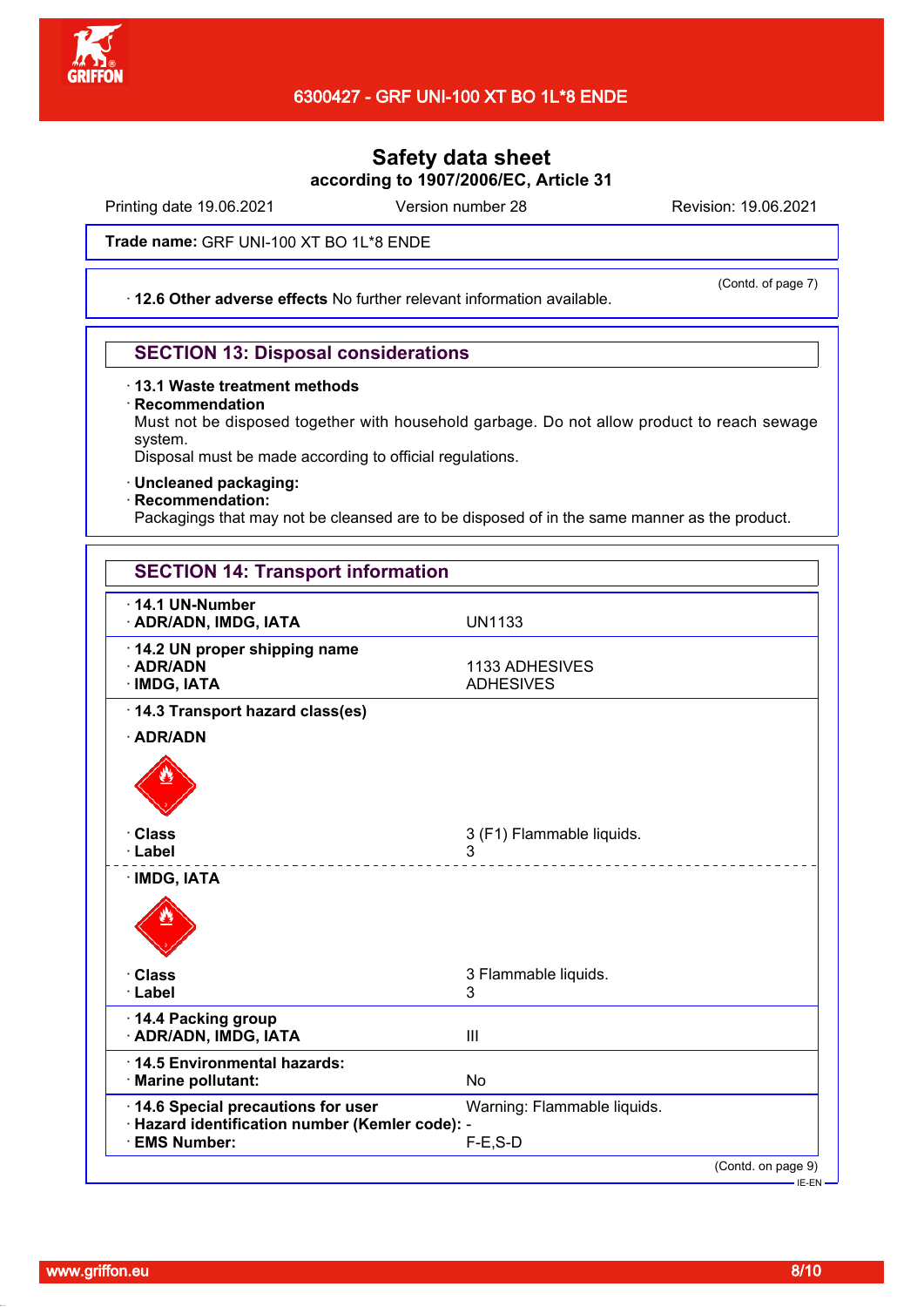

Printing date 19.06.2021 Version number 28 Revision: 19.06.2021

### **Trade name:** GRF UNI-100 XT BO 1L\*8 ENDE

| A<br>of Marpol and the IBC Code<br>Not applicable.<br>On passenger aircraft/rail: 60 L<br>On cargo aircraft only: 220 L<br>5L<br>Code: E1<br>ml<br>3<br>E<br>· Tunnel restriction code<br>5L<br>Code: E1<br>ml<br>packinggroup III.<br>UN 1133 ADHESIVES, 3, III |                                                                                                              | (Contd. of page 8)                                                                                                                                                                                                                                  |
|------------------------------------------------------------------------------------------------------------------------------------------------------------------------------------------------------------------------------------------------------------------|--------------------------------------------------------------------------------------------------------------|-----------------------------------------------------------------------------------------------------------------------------------------------------------------------------------------------------------------------------------------------------|
|                                                                                                                                                                                                                                                                  | · Stowage Category                                                                                           |                                                                                                                                                                                                                                                     |
|                                                                                                                                                                                                                                                                  | 14.7 Transport in bulk according to Annex II                                                                 |                                                                                                                                                                                                                                                     |
|                                                                                                                                                                                                                                                                  | · Transport/Additional information:<br><b>Quantity limitations</b>                                           |                                                                                                                                                                                                                                                     |
|                                                                                                                                                                                                                                                                  | $\cdot$ ADR/ADN<br><b>Limited quantities (LQ)</b><br><b>Excepted quantities (EQ)</b><br>· Transport category | Maximum net quantity per inner packaging: 30 ml<br>Maximum net quantity per outer packaging: 1000                                                                                                                                                   |
|                                                                                                                                                                                                                                                                  | <b>∴IMDG</b><br><b>Limited quantities (LQ)</b><br><b>Excepted quantities (EQ)</b><br>· Remarks:              | Maximum net quantity per inner packaging: 30 ml<br>Maximum net quantity per outer packaging: 1000<br>Under certain conditions substances in Class 3<br>(flammable liquids) can be classified in<br>See IMDG, Part 2, Chapter 2.3, Paragraph 2.3.2.2 |
|                                                                                                                                                                                                                                                                  | · UN "Model Regulation":                                                                                     |                                                                                                                                                                                                                                                     |

## **SECTION 15: Regulatory information**

- · **15.1 Safety, health and environmental regulations/legislation specific for the substance or mixture**
- · **Directive 2012/18/EU**
- · **Named dangerous substances ANNEX I** None of the ingredients is listed.
- · **Seveso category** P5c FLAMMABLE LIQUIDS
- · **Qualifying quantity (tonnes) for the application of lower-tier requirements** 5000 t
- · **Qualifying quantity (tonnes) for the application of upper-tier requirements** 50000 t
- **REGULATION (EC) No 1907/2006 ANNEX XVII** Conditions of restriction: 3
- · **DIRECTIVE 2011/65/EU on the restriction of the use of certain hazardous substances in electrical and electronic equipment – Annex II**
- None of the ingredients is listed.
- · **15.2 Chemical safety assessment:** A Chemical Safety Assessment has not been carried out.

(Contd. on page 10)

IE-EN